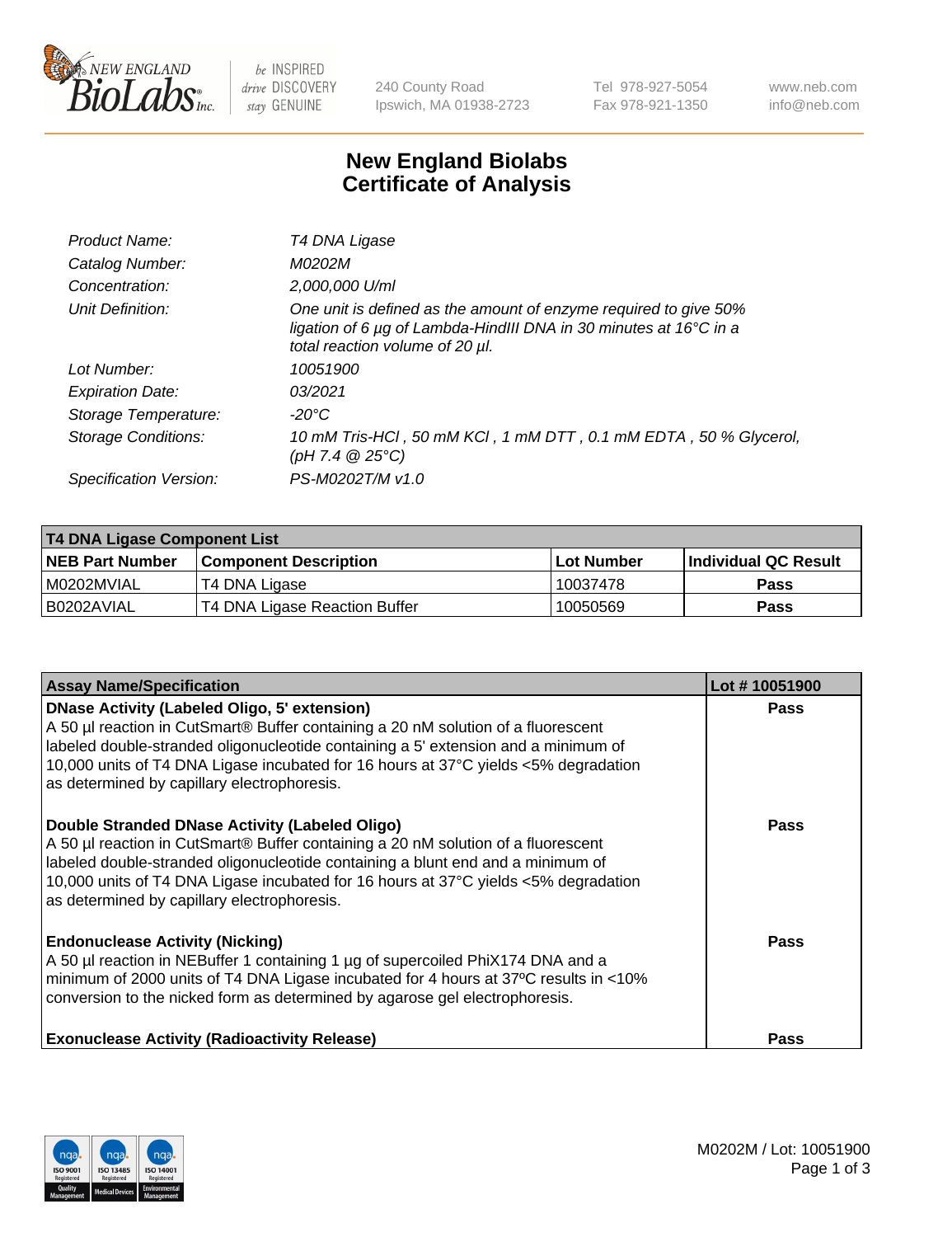

be INSPIRED drive DISCOVERY stay GENUINE

240 County Road Ipswich, MA 01938-2723 Tel 978-927-5054 Fax 978-921-1350

www.neb.com info@neb.com

| <b>Assay Name/Specification</b>                                                                                                                                                                                                                                                                                                                                                                                    | Lot #10051900 |
|--------------------------------------------------------------------------------------------------------------------------------------------------------------------------------------------------------------------------------------------------------------------------------------------------------------------------------------------------------------------------------------------------------------------|---------------|
| A 50 µl reaction in NEBuffer 1 containing 1 µg of a mixture of single and<br>double-stranded [3H] E. coli DNA and a minimum of 2000 units of T4 DNA Ligase<br>incubated for 4 hours at 37°C releases <0.1% of the total radioactivity.                                                                                                                                                                             |               |
| <b>Ligation and Recutting (Terminal Integrity, Digested DNA)</b><br>A 20 µl reaction in 1X T4 DNA Ligase Reaction Buffer containing 2 µg of Lambda<br>DNA-HindIII Digest and a minimum of 4000 units of T4 DNA Ligase incubated for 16<br>hours at 37°C results in >95% ligation of the DNA fragments as determined by agarose<br>gel electrophoresis. Of these ligated fragments, >95% can be recut with HindIII. | Pass          |
| <b>Non-Specific DNase Activity (16 Hour)</b><br>A 50 µl reaction in NEBuffer 1 containing 1 µg of CIP-treated Lambda-HindIII DNA and<br>a minimum of 2000 units of T4 DNA Ligase incubated for 16 hours at 37°C results in a<br>DNA pattern free of detectable nuclease degradation as determined by agarose gel<br>electrophoresis.                                                                               | Pass          |
| <b>Protein Concentration (A280)</b><br>The concentration of T4 DNA Ligase is 2 mg/ml +/- 10% as determined by UV absorption<br>at 280 nm. Protein concentration is determined by the Pace method using the<br>extinction coefficient of 57,675 and molecular weight of 55,292 daltons for T4 DNA<br>Ligase (Pace, C.N. et al. (1995) Protein Sci., 4, 2411-2423).                                                  | Pass          |
| <b>Protein Purity Assay (SDS-PAGE)</b><br>T4 DNA Ligase is ≥ 95% pure as determined by SDS-PAGE analysis using Coomassie Blue<br>detection.                                                                                                                                                                                                                                                                        | Pass          |
| qPCR DNA Contamination (E. coli Genomic)<br>A minimum of 2000 units of T4 DNA Ligase is screened for the presence of E. coli<br>genomic DNA using SYBR® Green qPCR with primers specific for the E. coli 16S rRNA<br>locus. Results are quantified using a standard curve generated from purified E. coli<br>genomic DNA. The measured level of E. coli genomic DNA contamination is ≤ 1 E. coli<br>genome.        | <b>Pass</b>   |
| <b>RNase Activity (Extended Digestion)</b><br>A 10 µl reaction in NEBuffer 4 containing 40 ng of a 300 base single-stranded RNA<br>and a minimum of 1 $\mu$ of T4 DNA Ligase is incubated at 37°C. After incubation for 16<br>hours, >90% of the substrate RNA remains intact as determined by gel electrophoresis<br>using fluorescent detection.                                                                 | <b>Pass</b>   |
| <b>Single Stranded DNase Activity (FAM-Labeled Oligo)</b><br>A 50 µl reaction in CutSmart® Buffer containing a 20 nM solution of a fluorescent<br>internal labeled oligonucleotide and a minimum of 10,000 units of T4 DNA Ligase<br>incubated for 16 hours at 37°C yields <5% degradation as determined by capillary                                                                                              | Pass          |